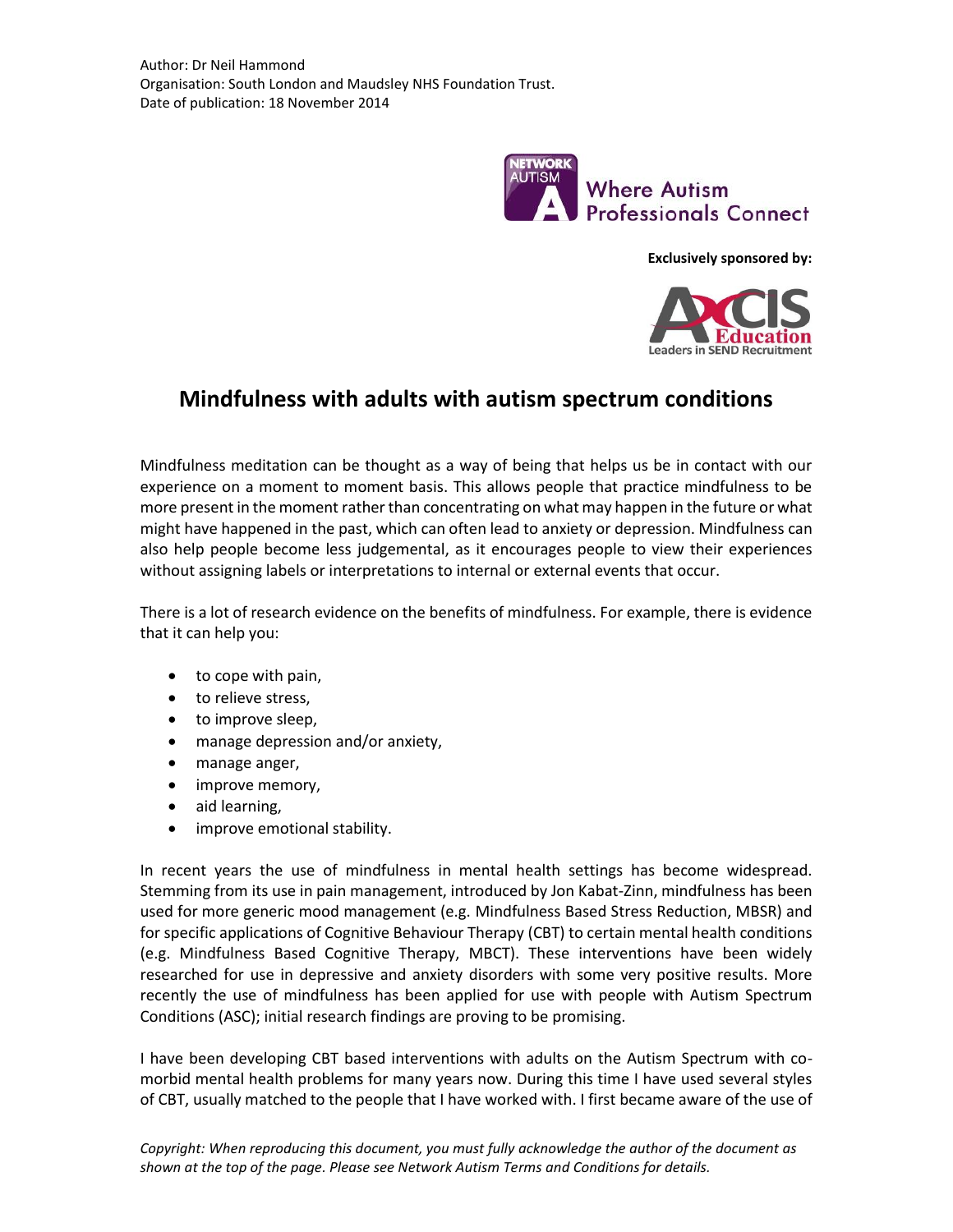Author: Dr Neil Hammond Organisation: South London and Maudsley NHS Foundation Trust. Date of publication: 18 November 2014

mindfulness techniques in its use with adults with psychosis. Having read much of the research and finding out about other people's experience of using mindfulness it soon became clear that in order to use mindfulness in my clinical practice I would need to learn to practice it myself. This led to me attending an initial 8 week course designed for staff in the South London and Maudsley NHS Trust.

During the 8 week course I found the experience to be immensely rewarding and immediately asked if I could sign up for co-facilitation of such a group in order to gain further experience. Over the next two years I continued to practice mindfulness and attended a teacher training retreat with Bangor University (one of the leading mindfulness training universities in the UK). Fully immersed in the practice I then started to apply the techniques to my clinical work. Working with adults with autism and co-morbid mental health problems for the National Autism Unit (Inpatient and Outpatient services) allowed me opportunities to collaboratively use these techniques on a one to one basis over the past few years.

At first I tended to use MBSR techniques in individual therapy sessions as a way of providing a basic emotional management technique. Eventually I started to weave in more CBT techniques in my approach, for example, to assist with the management of difficult trauma based memories. Please note, when I say trauma, this is in the context of a person with autism who may have vivid memories that cause them subjective distress rather than post-traumatic stress disorder (PTSD) type memories, although my clinical experiences suggests to me that they're very similar in nature.

When working with such memories I tend to use what is termed "imaginal exposure", which involves going over the memory and experiencing the emotion rather than trying to avoid associated negatively perceived emotions. This is usually carried out once a person has a full CBT based understanding of their difficulties and mindfulness practice is fully established. We then start a session with a mindfulness practice and in the middle of the practice the difficult memory is introduced and the person is asked to focus on the sensations that they feel in the body. These sensations are then experienced rather than avoided allowing for more objective processing of the experience. In most cases this eventually leads to a resolution of the difficult memory.

In my experience of using mindfulness with adults with an ASC, as with the condition itself, I have found some extremely varied responses ranging from an utter distaste to the experience to full immersion in mindfulness practice. I am still a little unclear to what variables predict engagement in mindfulness practice but there are some common themes emerging from my clinical experiences. For example, many people who have difficulties monitoring their internal states quite often struggle to establish a regular mindfulness practice, whereas people who are able to introspect a little more tend to be more able to use the techniques. It also seems that people with alexithymia (a sort of dyslexia of emotions or unawareness of emotional states) tend to have more difficulties engaging with the recognition of sensations in the body. This tends to lead to difficulties in initial practice but gains can be made if the person remains engaged and motivated to continue the practice.

It's clear from my own experiences of using mindfulness that regular practice is difficult to keep up, particularly when you have completed a course and no longer have others to share your enthusiasm/difficulties with. Many people that I have worked with find the same in their practice.

*Copyright: When reproducing this document, you must fully acknowledge the author of the document as shown at the top of the page. Please see Network Autism Terms and Conditions for details.*